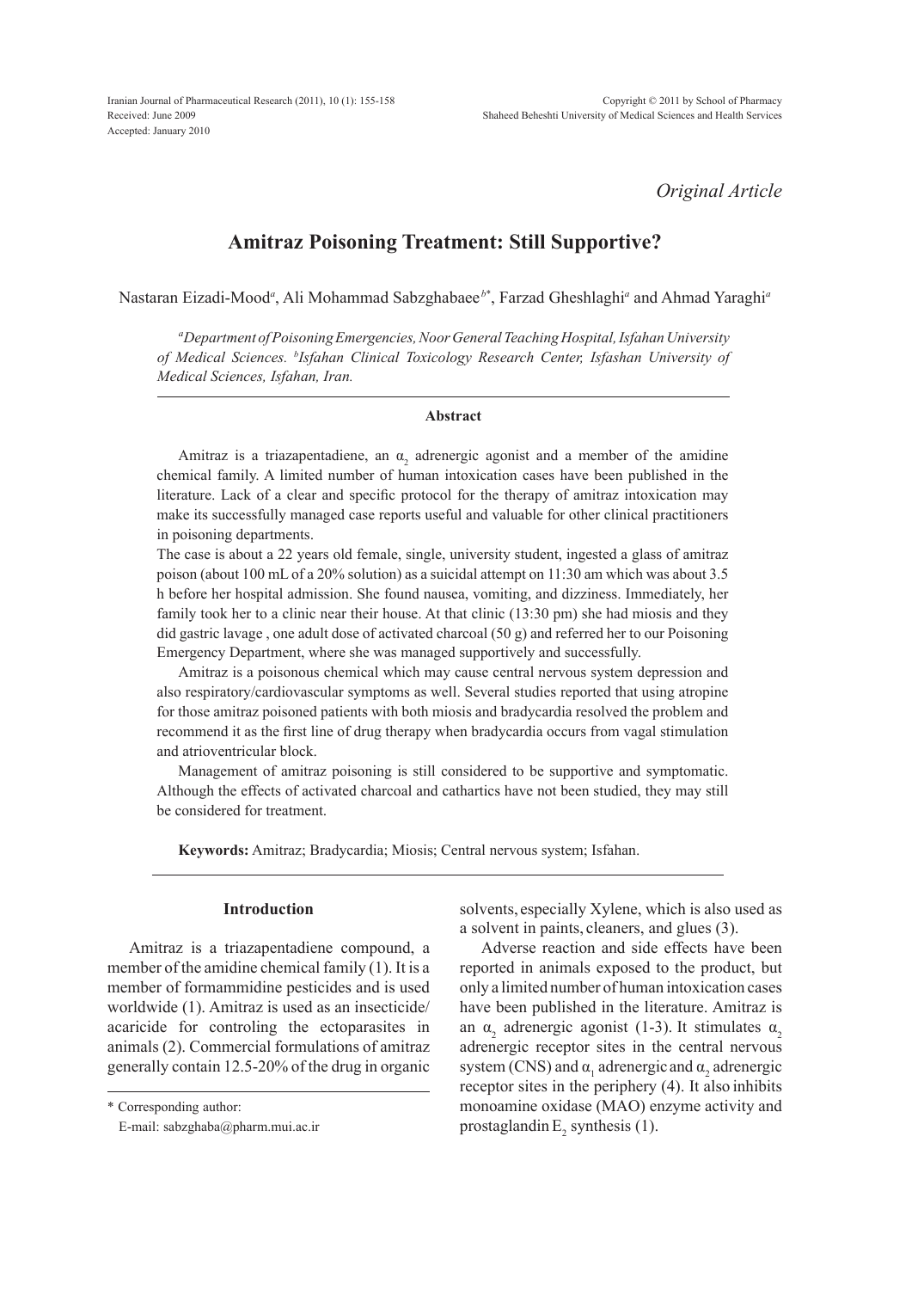Amitraz poisoning may occur through the oral or dermal routes and potentially through inhaling (5). Poisoning is accompanied with numerous symptoms varying from central nervous system depression (drowsiness, coma, and convulsion), to miosis, or, rarely, mydriasis, respiratory depression, bradycardia, hypotension, hypertension, hypothermia or fever, hyperglycaemia, polyuria, vomiting, decreased gastrointestinal motility, and intestinal distension  $(1)$ .

#### **Experimental**

A 22-year-old female, single, university student, ingested a glass of amitraz poison (20% solution) as a suicidal attempt on 11:30 am her first symptoms appear within an hour. At first, she had nausea, felt dizzy and vomiting followed afterward. Her family immediately took her to a clinic nearby. At that clinic they did gastric lavage and referred her to our Poisoning Emergency Department, in Noor Hospital, Isfahan, Iran. While being transferred to the hospital by emergency services, she lost her consciousness, had respiratory depression with shallow respiration, been intubated and received atropine because of bradycardia. On arrival to our center, her symptoms were coma with no response to painful stimuli, midriasis with negative light reflex. The vital signs were: (Blood pressure: 140/90), (Pulse rate: 84), (respiratory rate: 12), and (Temperature: 36.8° C). The analysis of blood gas was:  $(PaO_2: 96.3)$ ,  $(O_2$  Saturation: 94),  $(pH:$ 7.15), (PCO<sub>2</sub>: 68.4) and (HCO<sub>3</sub>: 23.5). Because of her shallow respiration and her ABG analysis, she required the mechanical ventilation support with SIMV mode. Furthermore, she received 50 g activated charcoal. Then the result of her ABG turned to: pH  $(7.44)$ , PCO<sub>2</sub>  $(34.2)$  and HCO<sub>3</sub> (22.7). The other lab tests were:

BUN (13), Creatinine (0.9), Na+ (133; norm = 135-145),  $K^+$  (4.6), SGOT (61), SGPT (33), ALK. Phosphatase (182), Blood glucose  $(95 \text{ mg/dL}; \text{ norm} = 70-110 \text{ mg/dL}), \text{ PT } (13),$ PTT (40) and CBC (WBC: 9400, HCT: 40). Chest X-Ray was normal. We consulted with the neurologist, and everything seemed normal.

The following day at 5:00 am, her consciousness improved and she was extubated.

At 8:00 am she gained her consciousness back and was able to answer to the questions. And finally, she completely recovered and discharged from the hospital in the afternoon.

#### **Results and Discussion**

Amitraz is a pharmaceutical, veterinary, and an agricultural product which is used worldwide. It can cause poisoning in animals and humans when ingested, inhaled, or after skin exposure (1).

Central nervous system depression was the predominant sign in our case, constant with the effect of amitraz on  $\alpha_2$ -adrenergic receptors. The observation of respiratory depression concomitant with central nervous system depression may suggest a direct inhibitory effect of the agent on the respiratory center (6). The sedative effects of  $\alpha_2$ -agonists are dose dependent (7). Presence of coma, absence of light reflex, and respiratory failure are probably due to the ingestion of a greater amount of amitraz, which supports its dose-dependent effects on body systems. Our patient got conscious after 20 h. The resolution time for CNS depression was reported to be 2-48 h in the previous reports (1-10).

The  $\alpha_1$ – and  $\alpha_2$ -agonistic action of amitraz leads to bradycardia (1). In our case, bradycardia was also present, and miosis accompanied it. The co-existence of bradycardia and miosis and the respiratory depression may lead to confusion with some poisoning such as organophosphate or opioid poisoning; and both that are diagnosed should be excluded(11). Observation of miosis early in the intoxication followed by progression to mydriasis suggests that the presynaptic effect is dominant in the early phase and the postsynaptic effect in the late phase of the intoxication.

In our study atropine was used before reaching hospital to treat bradycardia. Using atropine for treatment of bradycardia is controversial (1, 5, 8, 12). However, most studies reported that using atropine for those with both miosisand bradycardia resolved the problem (8-10). Atropine is a first line therapy for the bradycardia that results from vagal stimulation and atrioventricular blocks, but not for those related to other mechanisms (13). The  $\alpha_2$  adrenergic drugs can cause bradycardia by stimulating the dorsal motor nucleus of the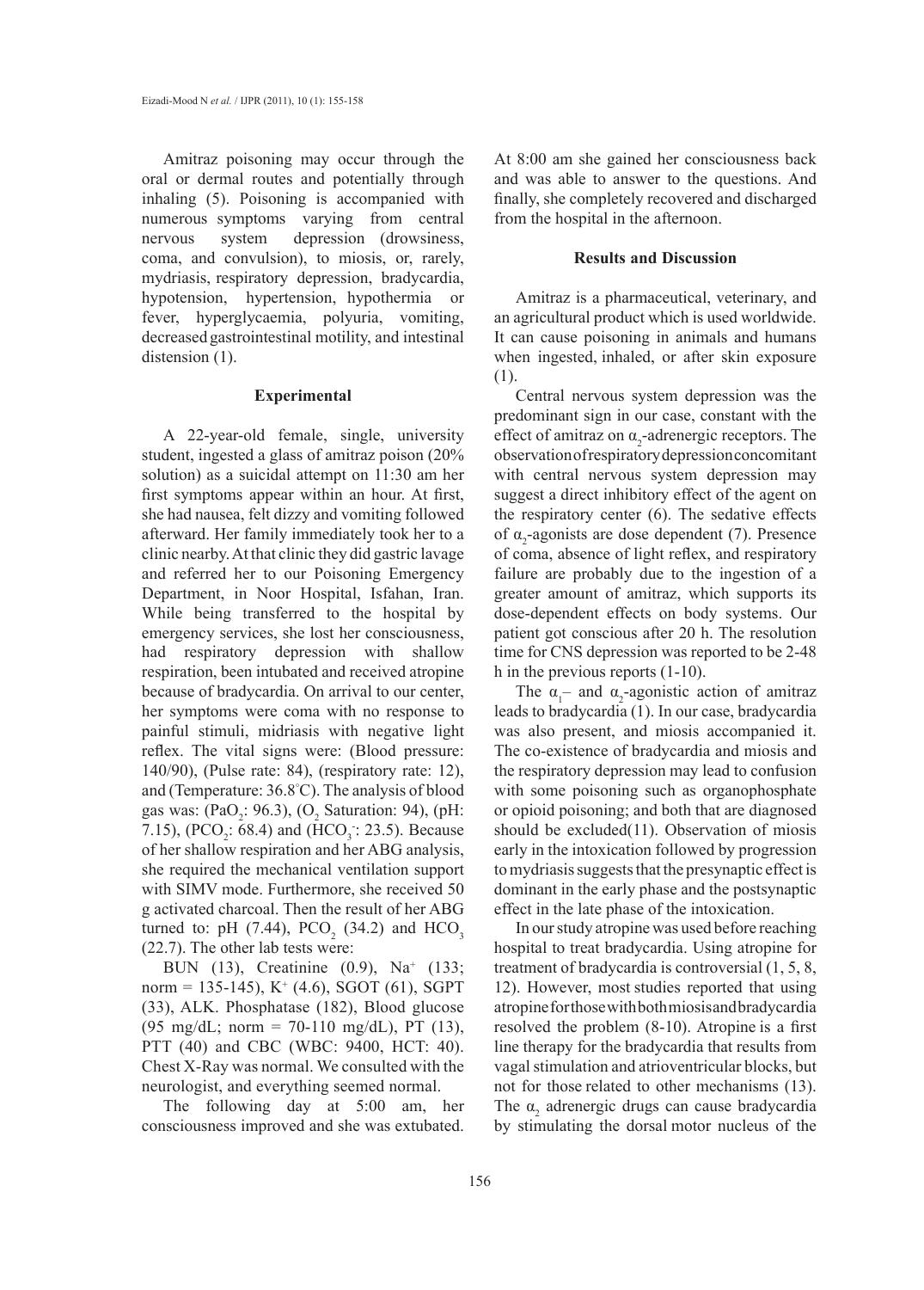vagal nerve (14). Hsu and colleagues claimed that atropine increased heart rate and prevented amitraz induced bradycardia in animals (15). We conclude that using atropine is effective when there is only bradycardia in amitraz poisoning.

Although amitraz and its active metabolite inhibit insulin and stimulated glucagon secretion from the perfused rat pancreas in a concentration-dependent manner (16), we did not find hyperglycemia in our case.

Slight hyponatremia was observed in our case. The levels of BUN, creatinine, and the serum sodium and potassium usually do not change in amitraz poisoning (5). However kalyoncu and colleagues also reported hyponatraemia in their three cases (12). Rarely there is a minimal increase in the level of serum ALT and AST (5, 8).

The analysis of blood gas showed respiratory alkalosis. The kalyoncu and colleagues reported respiratory alkalosis in two cases, respiratory acidosis in three cases, and metabolic acidosis in five cases  $(12)$ .

We did not observe any changes in her ECG. However in the study by Aydin and colleagues, non-specific ST changes were reported in the ECGs of seven children with no history of cardiac disease who recovered completely in 24 h (8).

In conclusion, there is no specific antidote for amitraz poisoning and the management should be supportive and symptomatic. Although the effects of activated charcoal and cathartics have not been studied, they may stillbe considered for treatment (1). Particular attention must be given to monitoring and evaluating of the respiratory, cardiac, and central nervous systems. Since the sedative effects of  $\alpha$ , agonists are dose dependent, increased intake may lead to severe effects on the body systems causing coma and respiratory failure. The clinical presentations of our case were relatively severe and required intubation and mechanical ventilation. With the supportive management, the prognosis is good and the patients may be discharged healthy without any organ dysfunction.

We believe that the action by producers, the regulatory authorities, and the national poisons control centers can minimize the amitraz poisoning. For example: the containers should be designed as childproof packageswith striking and clear warning labels; the public education should be expanded on primary prevention of poisoning using media sources; and there should be new legislation for safety caps on poison containers (17).

#### **Acknowledgment**

We would like to acknowledge the "Isfahan Poison Control and Research Center" team for their sincere efforts and collaboration.

## **References**

- (1) Jorens PG, Zandijk E, Belmans L, Schepens PJ and Bossaert LL. An unusual poisoning with the unusual pesticide amitraz. *Hum. Exp. Toxicol.* (1997) 16: 600-1.
- Queiroz-Neto A, Zamur G, Goncalves SC, Carregaro (2) AB, Mataqueiro MI and Harkins JD. Characterization of the antinociceptive and sedative effect of amitraz in horses. *J. Vet. Pharmacol. Ther.* (1998) 21: 400-5.
- (3) Jones RD. Xylene/amitraz: a pharmacologic review and profile. *Vet. Hum. Toxicol.* (1990) 32: 446-8.
- Cullen LK and Reynoldson JA. Central and peripheral (4) alpha-adrenoceptor actions of amitraz in the dog. *J. Vet. Pharmacol. Ther.* (1990) 13: 86-92.
- Aydin K, Kurtoglu S, Poyrazoglu MH, Uzum K, (5) Ustunbas HB and Hallac IK. Amitraz poisoning in children: clinical and laboratory findings of eight cases. *Hum. Exp. Toxicol.* (1997) 16: 680-2.
- Ulukaya S, Demirag K and Moral AR. Acute amitraz (6) intoxication in human. *Intensive Care Med.* (2001) 27: 930-3.
- (7) Kambibayashi T. Adreneroreceptor agonists. In: Atlee J. (ed.) *Complications in Anesthesia.* W.B.Saunders, Philadelphia (1999) 88-90.
- (8) Aydin K, Per H, Kurtoglu S, Poyrazoglu MH, Narin N and Aslan D. Amitraz poisoning in children. *Eur. J. Pediatr.* (2002) 161: 349-50.
- Atabek ME, Aydin K and Erkul I. Different clinical (9) features of amitraz poisoning in children. *Hum. Exp. Toxicol.* (2002) 21: 13-6.
- (10) Doganay Z, Aygun D, Altintop L, Guven H and Bildik F. Basic toxicological approach has been effective in two poisoned patients with amitraz ingestion: case reports. *Hum. Exp. Toxicol.* (2002) 21: 55-7.
- (11) Balali-Mood, M, K. Balali-Mood, and Hosseini Shirazi. Recent Advances In Treatment of Acute Organophosphorous Nerve Agents Poisoning*. Iranian J. Pharm. Res*. (2006) 2: 79-87.
- $(12)$  Kalyoncu M, Dilber E and Okten A. Amitraz intoxication in children in the rural black Sea region: analysis of forty-three patients. *Hum. Exp. Toxicol.* (2002) 21: 269-72.
- (13) Stancil, SA. Case study: atropine and the bradycardia